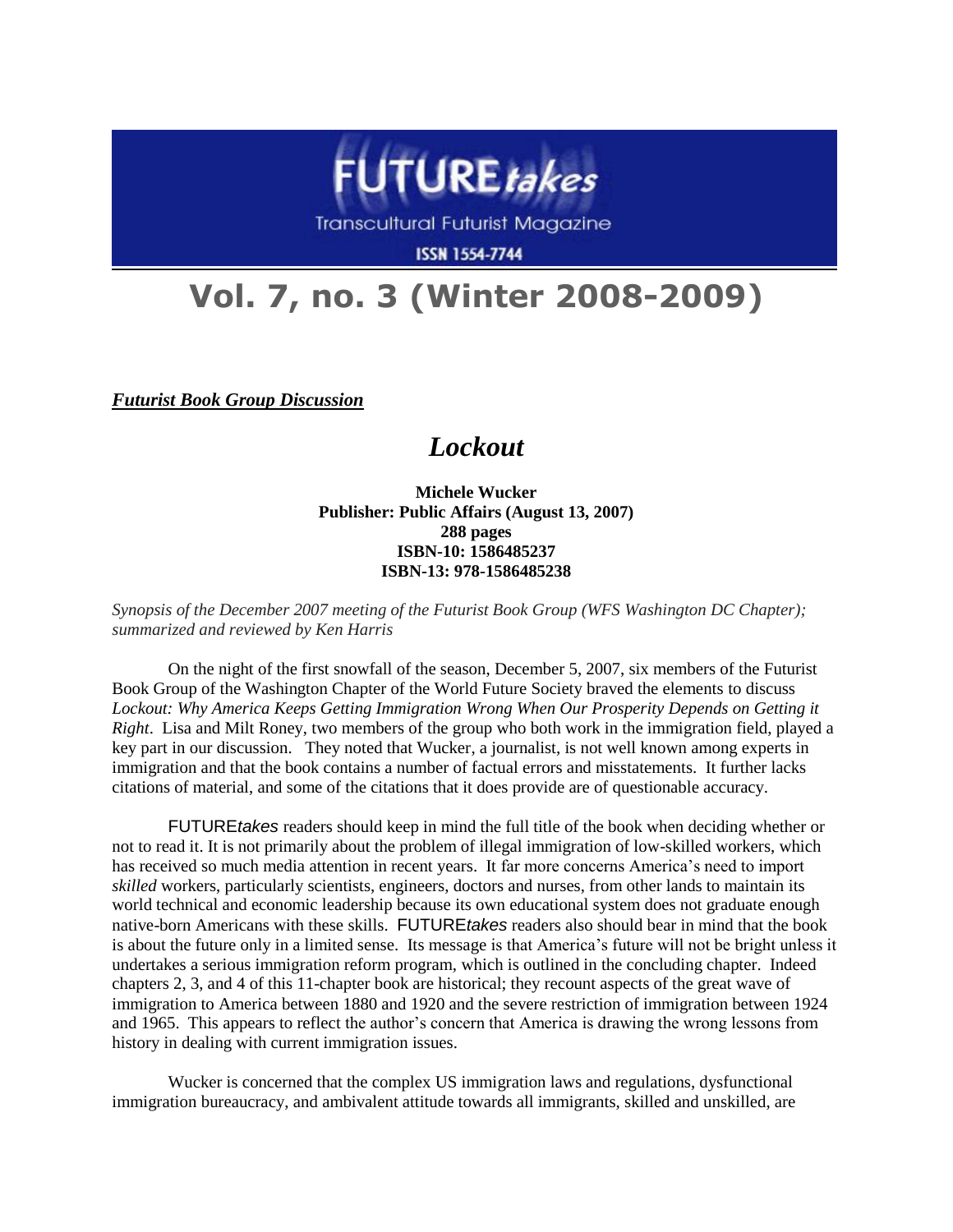making it far more difficult now than previously for them to come here and continue to contribute substantially to the US and its culture and to acquire skills that benefit their home countries. Moreover, this is happening when other industrialized countries are more welcoming to immigrants while immigrant-sending countries, particularly China and India, now have more economic opportunities for their citizens. She says of the immigration laws, "America"s immigration laws have been called "second only to the Internal Revenue Code' in complexity..." There are countless cases of people who face deportation because retroactive changes in laws, and government's failure to notify them or their lawyers, ended up making them 'illegal' even though they had made every effort to follow the law – and even believed for good reason that they were complying with it." She emphasizes that the bureaucracy administering the immigration laws in recent years has been overwhelmed not only by its workload but also by more stringent rules passed in the wake of the 9/11 terrorist attacks. Wucker sprinkles the book with case studies of how the complex and frequently changing immigration laws and regulations and overwhelmed bureaucracy have adversely affected particular immigrants, to their detriment and to the detriment of the US, but unfortunately she does not give the reader data on how common such cases are, nor does she elaborate on the difficulties of selecting meritorious cases from the huge volume of applications.

One of Wucker"s main themes is dispelling the popular notion that immigrants today are fundamentally different from those who came to America in the Great Wave between 1880 and 1920 because today"s immigrants do not want to Americanize whereas those of the past did. She points out that large numbers of the earlier immigrants came only to make their fortune and had no intention of becoming Americans. In fact, she says that, between 1901 and 1920, 36 of every 100 immigrants returned to their home countries for good. Moreover, their home countries encouraged them to return. However, the earlier immigrants who remained in America retained connections to their home countries and cultures and integrated into American society through ethnic associations like the Ancient Order of Hibernians and the German-American National Alliance and through work of the settlement houses, particularly that of Hull House in Chicago under sociologist Francis Kellor.

Wucker"s concluding chapter argues for neither stopping all nor allowing completely unrestricted immigration. She proposes a 10-point program for US immigration reform. The feasibility of some of her recommendations is doubtful. For example, will it be politically possible to limit family preference visas, which she says are a leading cause of the recent spectacular growth of the immigrant population? Will it be possible to create a cabinet-level position devoted to immigration in the face of near-certain bureaucratic opposition from the Department of Homeland Security, and would it be wise to further complicate the bureaucracy dealing with this important subject area?

In sum, the book could have been improved with more data to show how representative the "horror stories" about treatment of present-day immigrants are, more specific discussion of the future consequences of continuing the present haphazard immigration policies and programs, and more thoughtful recommendations for action. However, it is successful in dispassionately setting forth the historical context of one of the most emotionally laden subjects in the contemporary US.

## *POINTS FOR THE CLASSROOM (send comments to [forum@futuretakes.org\)](mailto:forum@futuretakes.org):*

*The book points out that large numbers of the earlier immigrants to the US came only to make their fortunes and had no intention of becoming Americans. Additionally, the author observes that the earlier immigrants who remained in the US retained connections to their home countries and cultures and integrated into American society through ethnic associations. In his own recent article (Spring-Summer 2008 issue), Stephen Aguilar-Millan discussed two immigrant assimilation models at length – the mono-cultural model and the*